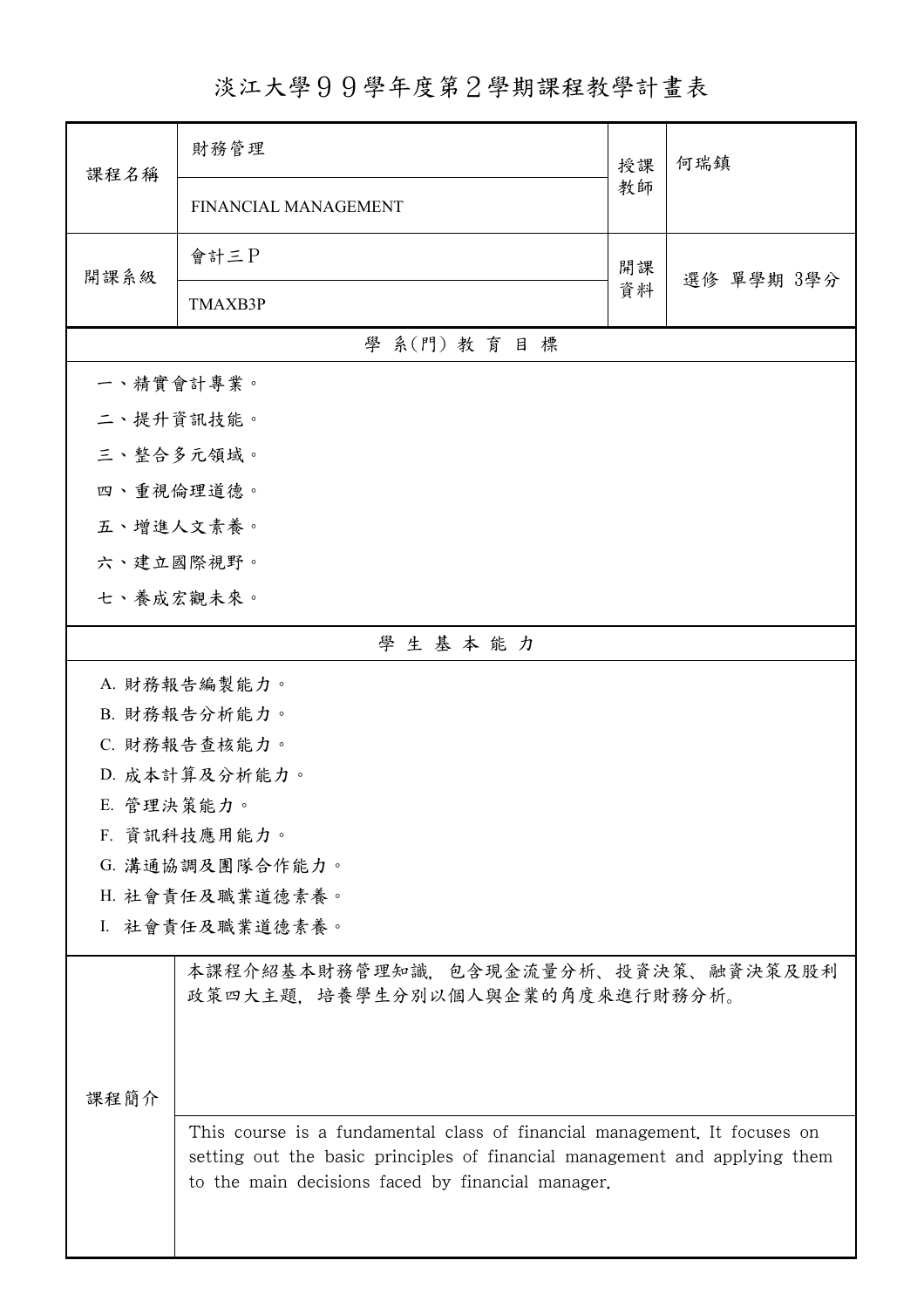本課程教學目標與目標層級、學生基本能力相關性

一、目標層級(選填): (一)「認知」(Cognitive 簡稱C)領域:C1 記憶、C2 瞭解、C3 應用、C4 分析、 C5 評鑑、C6 創造 (二)「技能」(Psychomotor 簡稱P)領域:P1 模仿、P2 機械反應、P3 獨立操作、 P4 聯結操作、P5 自動化、P6 創作 (三)「情意」(Affective 簡稱A)領域:A1 接受、A2 反應、A3 重視、A4 組織、 A5 內化、A6 實踐

二、教學目標與「目標層級」、「學生基本能力」之相關性:

 (一)請先將課程教學目標分別對應前述之「認知」、「技能」與「情意」的各目標層級, 惟單項教學目標僅能對應C、P、A其中一項。

 (二)若對應「目標層級」有1~6之多項時,僅填列最高層級即可(例如:認知「目標層級」 對應為C3、C5、C6項時,只需填列C6即可,技能與情意目標層級亦同)。

 (三)再依據所訂各項教學目標分別對應該系「學生基本能力」。單項教學目標若對應「學 生基本能力」有多項時,則可填列多項「學生基本能力」(例如:「學生基本能力」可 對應A、AD、BEF時,則均填列)。

| 序              | 教學目標(中文)                                                                |                                                                                   |                                                                                                        | 相關性               |              |
|----------------|-------------------------------------------------------------------------|-----------------------------------------------------------------------------------|--------------------------------------------------------------------------------------------------------|-------------------|--------------|
| 號              |                                                                         |                                                                                   | 教學目標(英文)                                                                                               | 目標層級              | 學生基本能力       |
| $\mathbf{1}$   | 建立學生財務基本知識                                                              |                                                                                   | to provide the basic<br>knowledge of fiance                                                            | C <sub>2</sub>    | <b>ABGHI</b> |
| $\mathfrak{D}$ | 股票、債券與其他金融商品評價                                                          |                                                                                   | the valuation of stock, bond,<br>and other financial products                                          | C <sub>5</sub>    | <b>ABGHI</b> |
| $\overline{3}$ | 探討公司投資決策、融資決策、股<br>利政策三大主題                                              |                                                                                   | to discuss the investment<br>policy, financial rules, and<br>payout policy in the<br>corporate finance | C <sub>4</sub>    | <b>ABGHI</b> |
|                |                                                                         |                                                                                   | 教學目標之教學策略與評量方法                                                                                         |                   |              |
| 序<br>號         | 教學目標                                                                    |                                                                                   | 教學策略                                                                                                   | 評量方法              |              |
| $\mathbf{1}$   | 建立學生財務基本知識                                                              |                                                                                   | 課堂講授、分組討論                                                                                              | 報告、小考、期中<br>考、期末考 |              |
| $\overline{2}$ | 股票、債券與其他金融商品評價                                                          |                                                                                   | 課堂講授、分組討論                                                                                              | 報告、小考、期中<br>考、期末考 |              |
| 3              | 探討公司投資決策、融資決策、股  課堂講授、分組討論<br>利政策三大主題                                   |                                                                                   |                                                                                                        | 報告、小考、期中<br>考、期末考 |              |
| 授課進度表          |                                                                         |                                                                                   |                                                                                                        |                   |              |
| 週<br>次         | 日期起訖                                                                    | 內 容 (Subject/Topics)                                                              |                                                                                                        |                   | 備註           |
| $\mathbf{1}$   | $100/02/14$ ~<br>100/02/20                                              | Chapter 1 Corporate Finance and the Financial<br>Manager                          |                                                                                                        |                   |              |
| $\mathfrak{D}$ | $100/02/21$ ~<br>100/02/27                                              | Chapter 2 Introduction to Financial Statement<br>Analysis                         |                                                                                                        |                   |              |
| 3              | $100/02/28$ ~<br>100/03/06                                              | Chapter 3 The Valuation Principle: The Foundation<br>of Financial Decision Making |                                                                                                        |                   |              |
|                | $100/03/07$ ~<br>Chapter 4 NPV and the Time Value of Money<br>100/03/13 |                                                                                   |                                                                                                        |                   |              |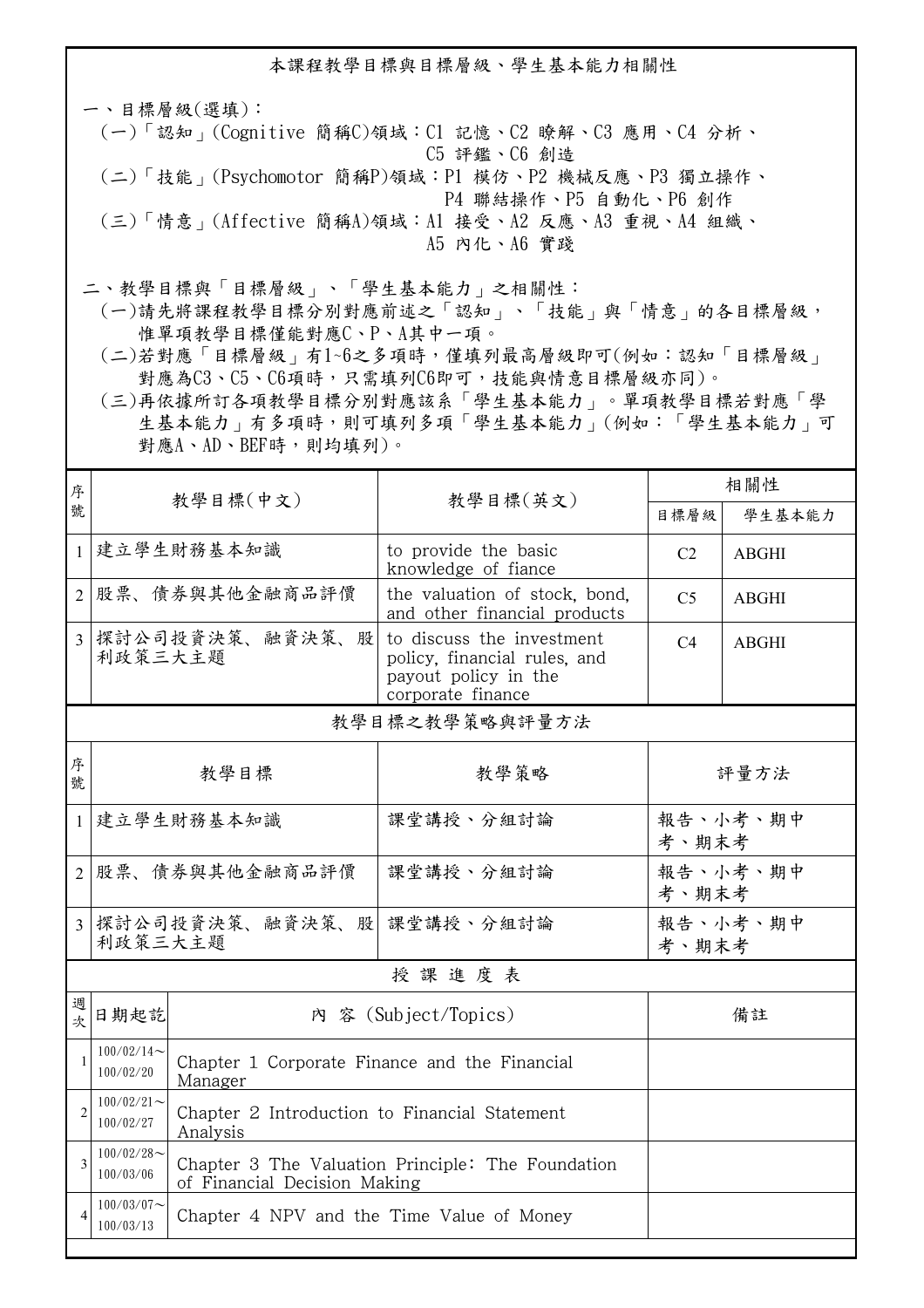| 5            | $100/03/14$ ~<br>100/03/20                                                              | Chapter 5 Interest Rates, Chapter 6 Bonds                                                             |  |  |
|--------------|-----------------------------------------------------------------------------------------|-------------------------------------------------------------------------------------------------------|--|--|
| 6            | $100/03/21$ ~<br>100/03/27                                                              | 1st quiz                                                                                              |  |  |
| 7            | $100/03/28$ ~<br>100/04/03                                                              | Chapter 7 Investment Decision Rules                                                                   |  |  |
| 8            | $100/04/04$ ~<br>100/04/10                                                              | Chapter 8 Fundamentals of Capital Budgeting                                                           |  |  |
| 9            | $100/04/11$ ~<br>100/04/17                                                              | Chapter 9 Valuing Stocks                                                                              |  |  |
| 10           | $100/04/18$ ~<br>100/04/24                                                              | 期中考試週                                                                                                 |  |  |
| 11           | $100/04/25$ ~<br>100/05/01                                                              | Chapter 10 Risk and Return in Capital Markets                                                         |  |  |
| 12           | $100/05/02$ ~<br>Chapter 11 Systematic Risk and the Equity Risk<br>100/05/08<br>Premium |                                                                                                       |  |  |
| 13           | $100/05/09$ ~<br>Chapter 12 Determining the Cost of Capital<br>100/05/15                |                                                                                                       |  |  |
| 14           | $100/05/16$ ~<br>100/05/22                                                              | 2nd quiz                                                                                              |  |  |
| 15           | $100/05/23$ ~<br>100/05/29                                                              | Chapter 13 Raising Equity Capital, Chapter 14 Debt<br>Financing                                       |  |  |
| 16           | $100/05/30$ ~<br>100/06/05                                                              | Chapter 15 Capital Structure                                                                          |  |  |
| 17           | $100/06/06$ ~<br>100/06/12                                                              | Chapter 16 Payout Policy                                                                              |  |  |
| 18           | $100/06/13$ ~<br>100/06/19                                                              | 期末考試週                                                                                                 |  |  |
| 修課應<br>注意事項  |                                                                                         |                                                                                                       |  |  |
|              | 教學設備                                                                                    | 電腦、投影機、其它(麥克風)                                                                                        |  |  |
| 教材課本         |                                                                                         | Berk, J., P. DeMarzo, and J. Harford, 2009, Fundamentals of Corporate<br>Finance, Pearson Education.  |  |  |
|              | 參考書籍                                                                                    |                                                                                                       |  |  |
|              | 批改作業<br>篇(本欄位僅適用於所授課程需批改作業之課程教師填寫)<br>篇數                                                |                                                                                                       |  |  |
| 學期成績<br>計算方式 |                                                                                         | $\%$<br>◆平時考成績:20.0 % ◆期中考成績:30.0 % ◆期末考成績:40.0<br>$\%$<br>◆作業成績:<br>◆其他〈平時成績的組成方式於第一堂課時與同學討論〉:10.0 % |  |  |
|              |                                                                                         |                                                                                                       |  |  |